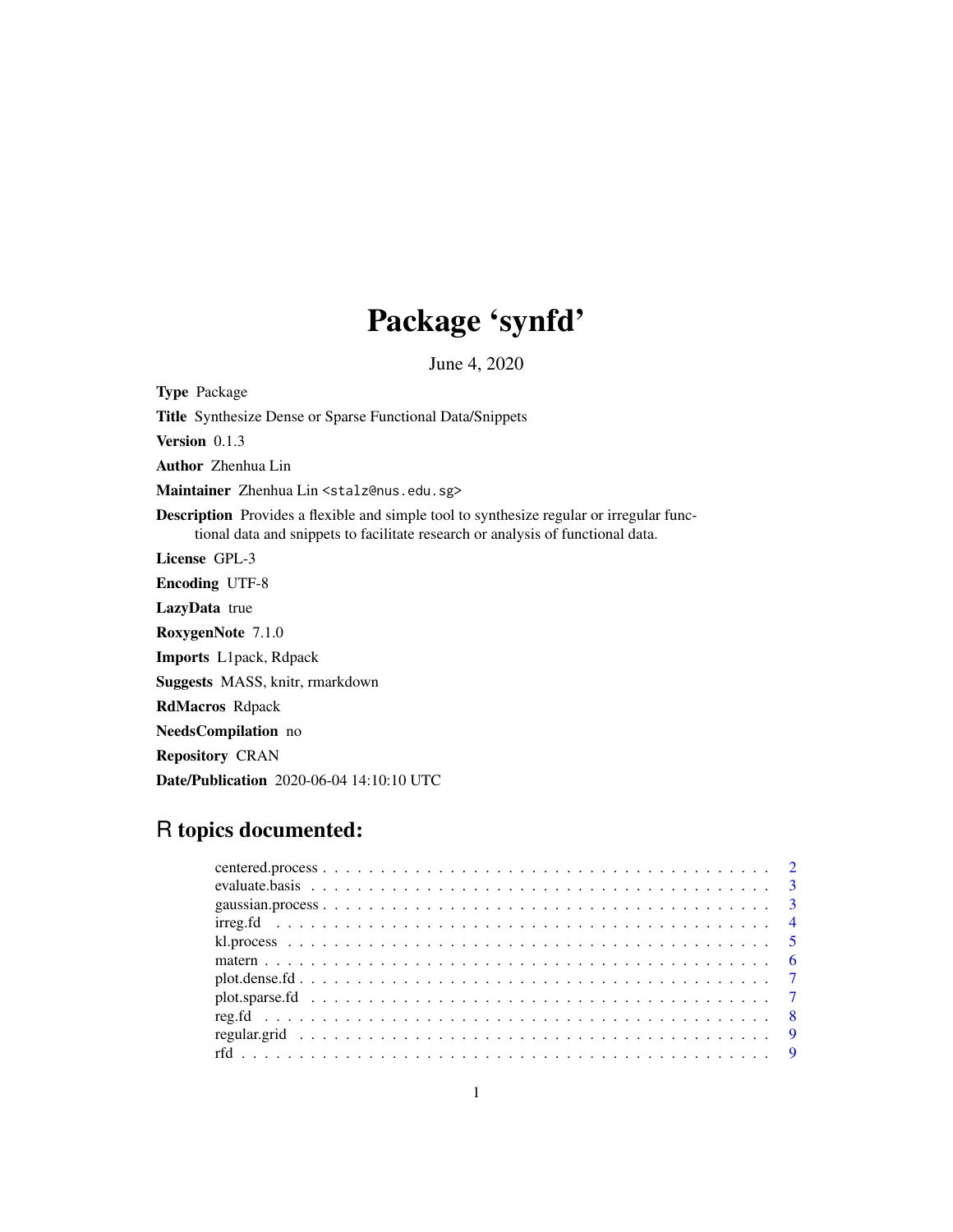## <span id="page-1-0"></span>2 centered.process

| Index |  |  |  |  |  |  |  |  |  |  |  |  |  |  | 12 |
|-------|--|--|--|--|--|--|--|--|--|--|--|--|--|--|----|

centered.process *Create a Centered Random Process*

## Description

Create a Centered Random Process

## Usage

```
centered.process(
  name = c("WIENER", "WHITE.NOISE", "KL", "KARHUNEN.LOEVE", "GAUSSIAN"),
  domain = c(0, 1),
  ...
\mathcal{L}
```
## Arguments

| name of the process.                                                                                     |
|----------------------------------------------------------------------------------------------------------|
| domain where the process is defined.                                                                     |
| other parameters required to define the process:                                                         |
| <b>dispersion</b> required by Wiener process                                                             |
| sig required by white noise process                                                                      |
| <b>eigen.values</b> required by process defined via K-L representation                                   |
| eigen.functions required by process defined via K-L representation                                       |
| <b>distribution</b> the distribution of PC scores, required by process defined via K-L<br>representation |
|                                                                                                          |

## Value

a function hanlde in the form of X(tObs,n) which generates n independent trajectories observed at tObs

## Examples

```
X <- centered.process(name='wiener',dispersion=1)
X <- centered.process(name='white.noise',sig=1)
X(regular.grid(50),25)
```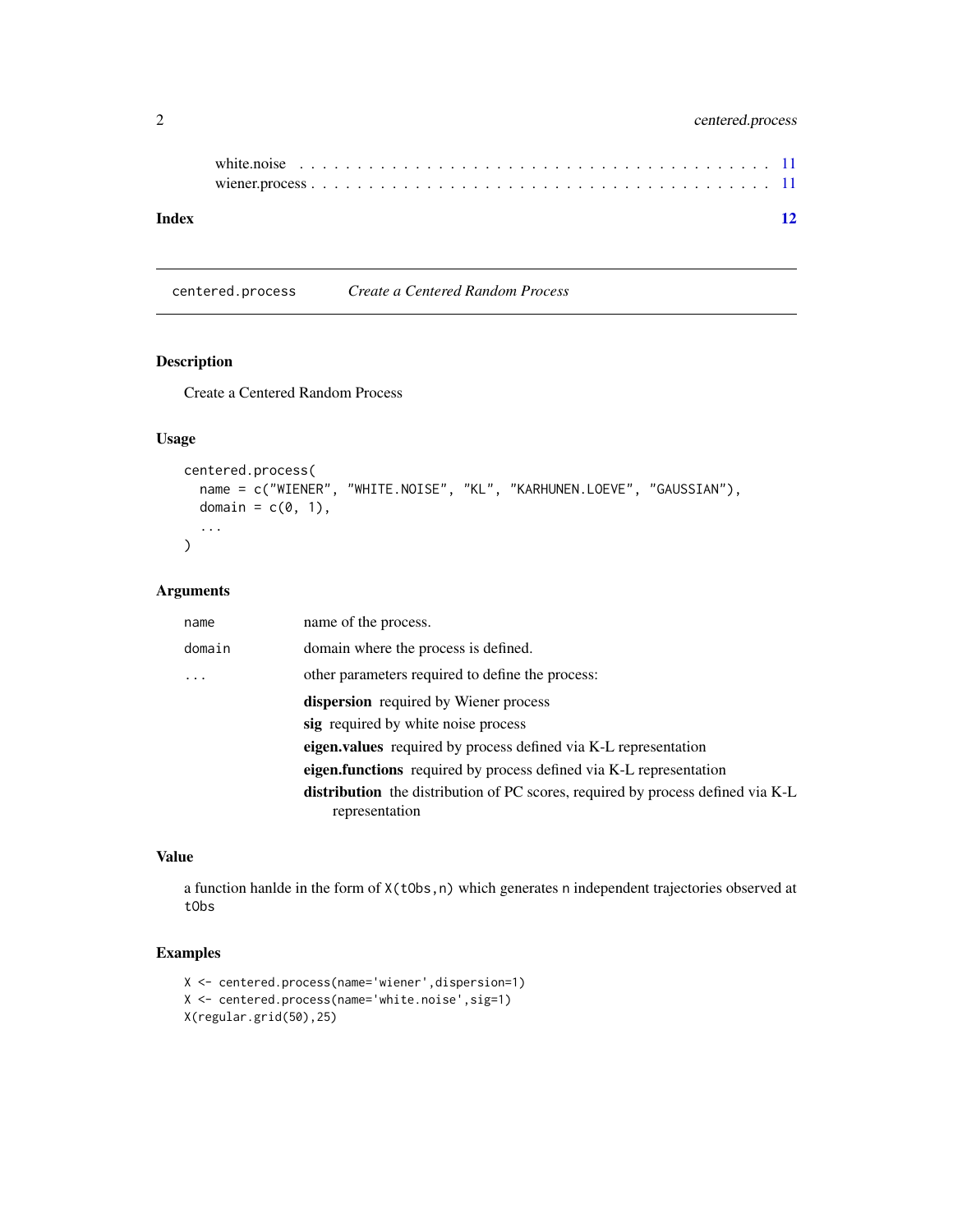<span id="page-2-0"></span>

## Description

Evaluate Orthonormal Basis Functions

## Usage

```
evaluate.basis(
 K,
 m = 51,
 domain = c(0, 1),
 grid = seq(domain[1], domain[2], length.out = m),type = c("FOURIER", "COS", "SIN", "LEGENDRE")
)
```
## Arguments

| K      | positive integer specifying the number of basis functions to be included                                         |
|--------|------------------------------------------------------------------------------------------------------------------|
| m      | number of equispaced points on domain.                                                                           |
| domain | domain on which basis functions are defined.                                                                     |
| grid   | vector specifying the time points to evaluate the basis functions; if grid is spec-<br>ified, then m is ignored. |
| type   | string for the type of orthogonal basis.                                                                         |

## Value

A m by K matrix, where rows index basis functions while columns index points in the grid.

### Examples

```
basis <- evaluate.basis(3, type='fourier')
head(basis)
```
gaussian.process *Create a Centered Gaussian Process*

## Description

Create a Centered Gaussian Process

#### Usage

gaussian.process(cov = matern)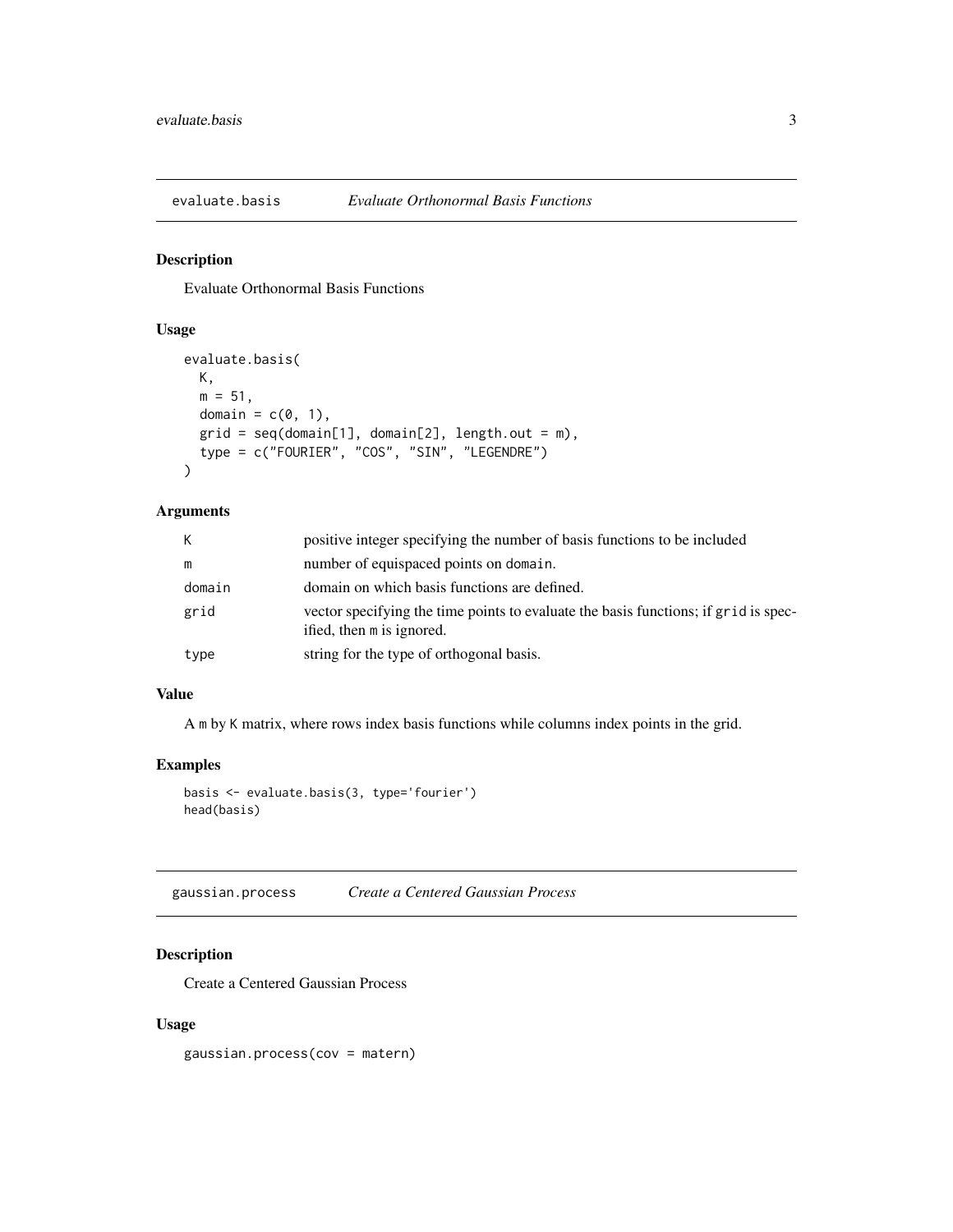#### <span id="page-3-0"></span>Arguments

cov a function handle that defines covariance function; see details.

## Details

The parameter cov shall take two arguments arg1 and arg2 as input, both are vectors, and cov(arg1, arg2) returns a matrix R such that  $R(i, j)$  is the value of the covariance function at (arg1[i], arg2[j]).

## Value

a function hanlde in the form of X(tObs,n) which generates n independent trajectories observed at tObs.

## Examples

X <- gaussian.process() X(regular.grid(50),25)

<span id="page-3-1"></span>irreg.fd *Sample Irregular Functional Data*

## Description

Sample Irregular Functional Data

## Usage

```
irreg.fd(
 mu = 0,
 X = wiener.process(),
 n = 100,
 m = 5,
 sig = NULL,snr = 5,
 domain = c(0, 1),
 delta = 1)
```
#### Arguments

| function, scalar or a vector defining the mean function; default value: 0.                                                                                                                                                |
|---------------------------------------------------------------------------------------------------------------------------------------------------------------------------------------------------------------------------|
| centered stochastic process defined by a function of the form $X(t\text{Obs}, n)$ and re-<br>turning n*length(t0bs) matrix, where each row represents observations from<br>a trajectory. Default value: wiener.process(). |
| sample size; default value: 100.                                                                                                                                                                                          |
| a vector of sampling rate or scalar of average sampling rate or a function of the<br>form f(n) generating n positive integers; default value: 5.                                                                          |
|                                                                                                                                                                                                                           |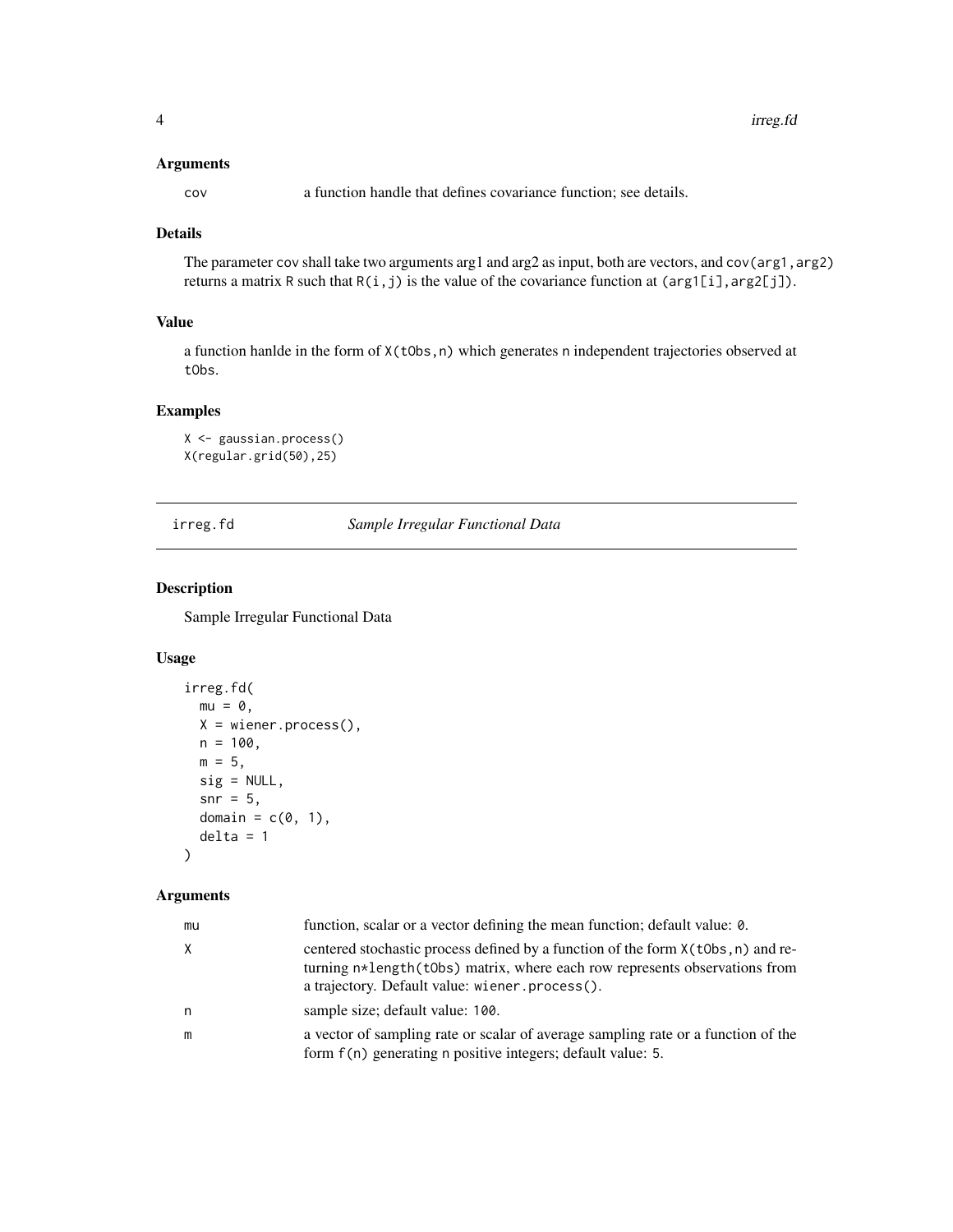#### <span id="page-4-0"></span>kl.process 5

| sig    | standard deviation of measurement errors; if NULL then determined by snr.       |
|--------|---------------------------------------------------------------------------------|
| snr    | signal to noise ratio to determine sig; default value: 5.                       |
| domain | the domain; default value: $c(\theta, 1)$ .                                     |
| delta  | the proportion of the domain to be observed for each trajectory; default value: |

## Details

The number of observation for each trajectory is randomly generated by rpois(m)+1. For each trajectory, the reference time Oi is uniformly sampled from the interval [domain[1]+delta\*L/2,domain[2]-delta\*L/2], where L is the length of domain, and the design points for the trajectory is uniformly sampled from the interval [Oi-delta\*L/2,Oi+delta\*L/2].

#### Value

a list with the following members

t list of design points sorted in increasing order for each trajectory.

y list of vectors of observations for each trajectory.

and with attributes sig, snr, domain, delta and

y0 n\*m matrix of observations without measurement errors.

#### References

Lin Z, Wang J, Zhong Q (2020). "Basis Expansions for Functional Snippets." *arxiv*.

#### Examples

```
# Gaussian trajectories with constant mean function 1
Y <- irreg.fd(mu=1, X=gaussian.process(), n=10, m=5)
# trajectories froma a process defined via K-L representation
Y <- irreg.fd(mu=cos, X=kl.process(eigen.functions='FOURIER',distribution='LAPLACE'),n=10, m=5)
# trajectories with specified individual sampling rate
Y <- irreg.fd(mu=1, X=gaussian.process(cov=matern), n=10, m=rpois(10,3)+2)
```
kl.process *Create a Process via Karhunen-Loeve Representation*

#### Description

Create a Process via Karhunen-Loeve Representation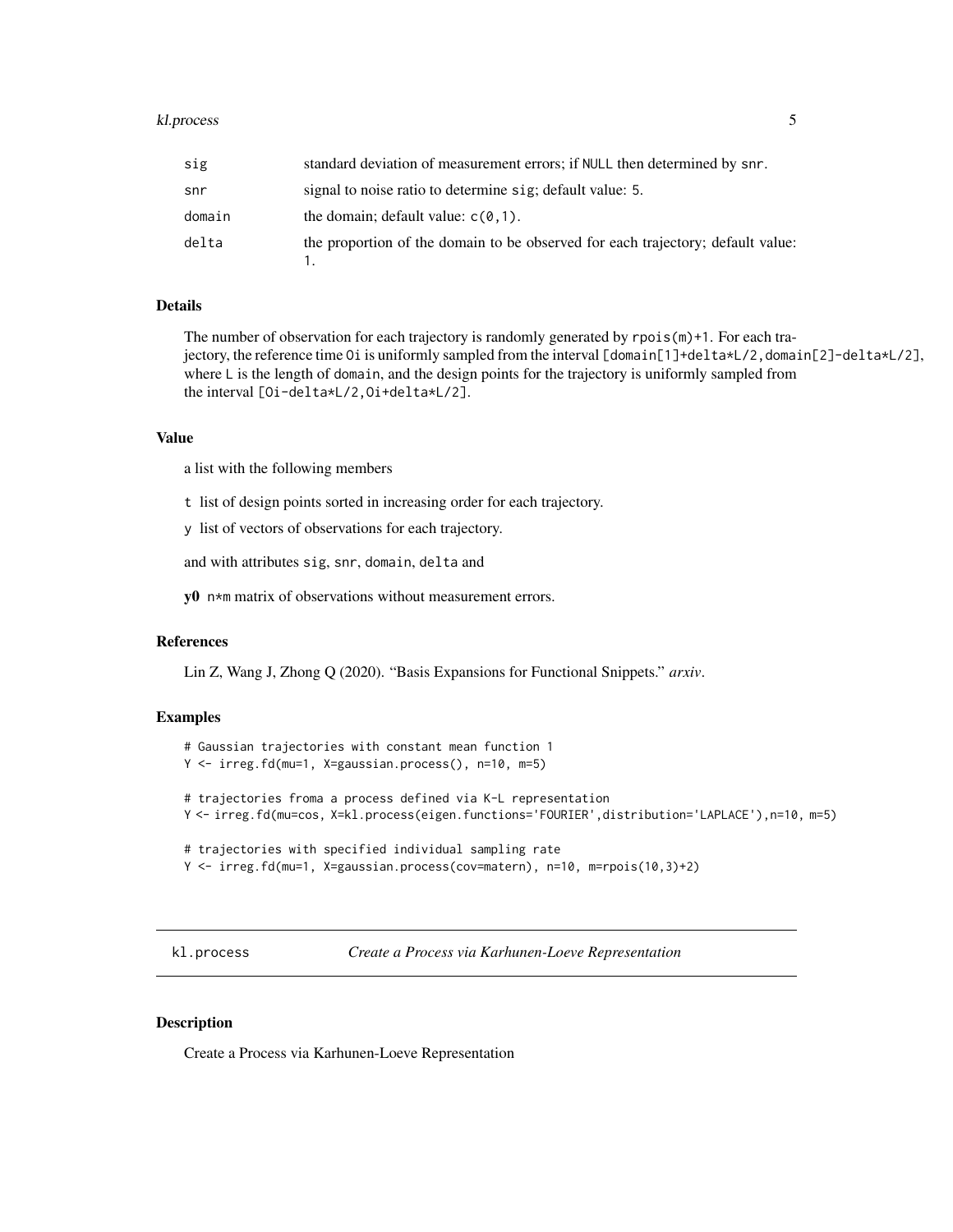## Usage

```
kl.process(
 domain = c(0, 1),
 eigen.values = 1/(2^(1:25)),
 eigen.functions = c("FOURIER", "COS", "SIN", "LEGENDRE"),
 distribution = c("GAUSSIAN", "LAPLACE", "EXPONENTIAL", "GAMMA"),
 corr = NULL
)
```
#### Arguments

| domain          | domain of the process.                                                                                  |
|-----------------|---------------------------------------------------------------------------------------------------------|
| eigen.values    | vector of eigenvalues in the K-L expansion.                                                             |
| eigen.functions |                                                                                                         |
|                 | string that specifies the eigenfunctions in the K-L expansion.                                          |
| distribution    | string specifying the distribution of FPC scores.                                                       |
| corr            | correlation matrix optionally specifying correlation among the random coeffi-<br>cients; default: NULL. |

## Value

a function hanlde in the form of  $X(tObs,n)$  which generates n independent trajectories observed at tObs.

## Examples

X <- kl.process() X(regular.grid(50),25)

| matern |
|--------|
|--------|

**The Matern covariance function** 

## Description

The Matern covariance function

## Usage

matern(x,  $y = NULL$ , nu = 1, rho = 1, sig = 1)

## Arguments

| x   | a vector                                               |
|-----|--------------------------------------------------------|
| У   | If NULL, then $y=x$ .                                  |
| nu  | positive number specifying smoothness of the function. |
| rho | scale parameter                                        |
| sig | magnitude parameter                                    |

<span id="page-5-0"></span>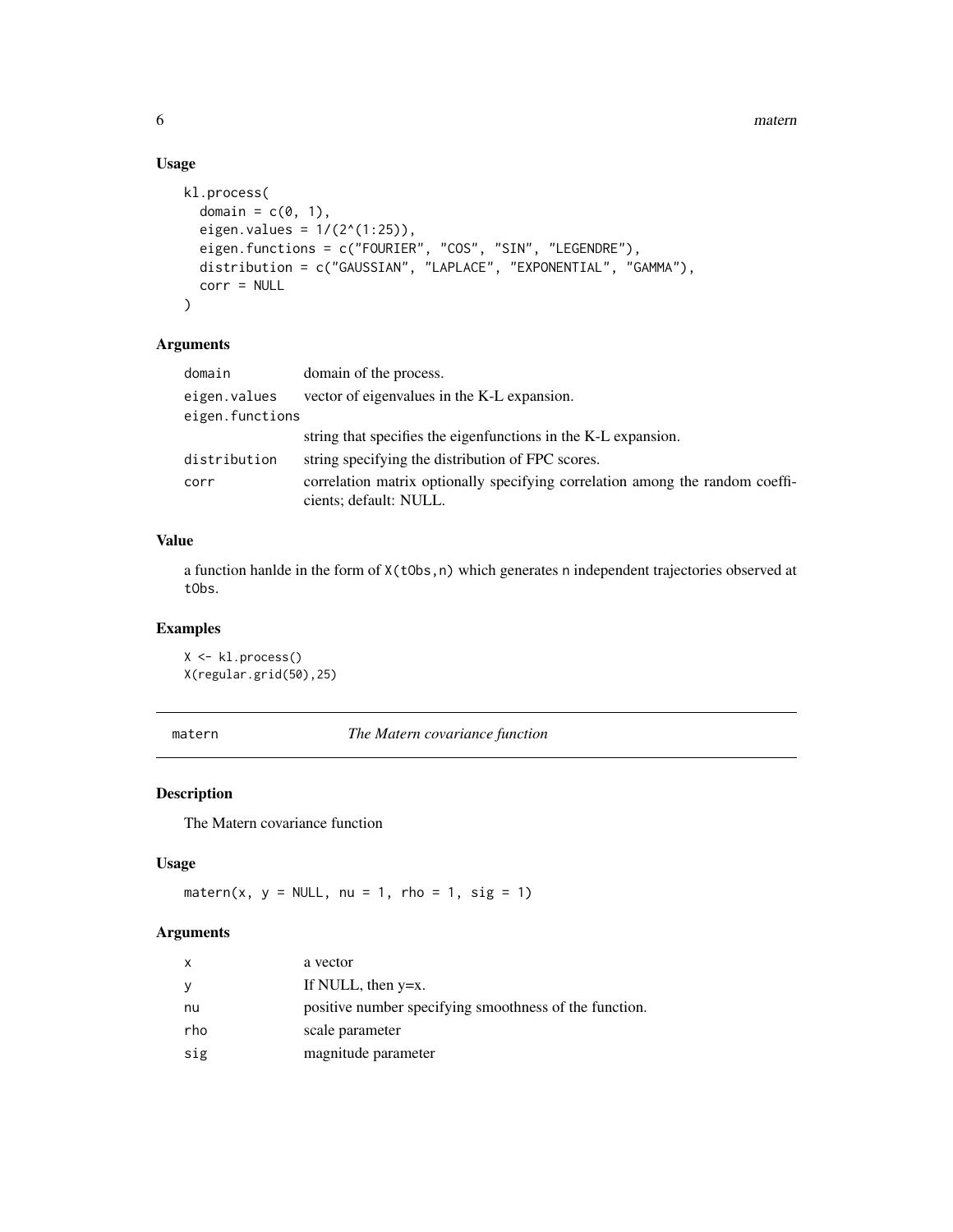## <span id="page-6-0"></span>plot.dense.fd 7

## Details

The precise definition of Matern covariance function can be found in see https://en.wikipedia.org/wiki/Matern\_covariance\_function.com

#### Value

matrix of dimension length(x)\*length(y), where the  $(i,j)$  entry of the matrix is the Matern covariance evaluated at the point  $(X(i), Y(j))$ .

plot.dense.fd *Plot Regular Functional Data*

## Description

Plot Regular Functional Data

## Usage

## S3 method for class 'dense.fd' plot(x, ...)

#### Arguments

|   | the data object generated from reg. fd. |
|---|-----------------------------------------|
| . | other parameters passed to matplot.     |

#### Value

a plot of the dataset x.

plot.sparse.fd *Plot Irregular Functional Data*

#### Description

Plot Irregular Functional Data

#### Usage

## S3 method for class 'sparse.fd'  $plot(x, \ldots)$ 

## Arguments

| $\boldsymbol{\mathsf{x}}$ | the object generated by irreg. fd.         |
|---------------------------|--------------------------------------------|
| $\cdots$                  | other parameters passed to plot and lines. |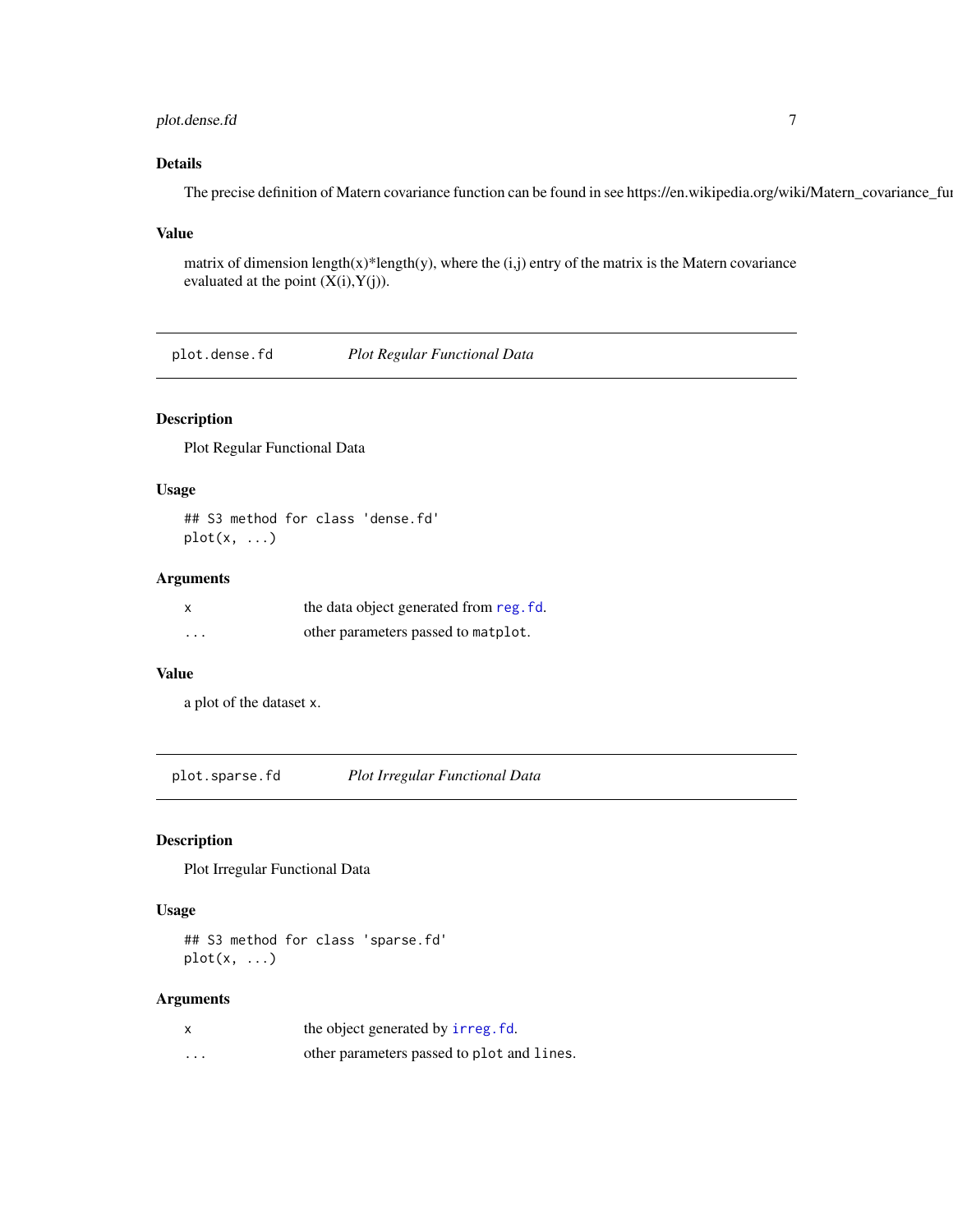## <span id="page-7-0"></span>Value

a plot of the dataset x.

## <span id="page-7-1"></span>reg.fd *Sample Regular Functional Data*

## Description

Sample Regular Functional Data

## Usage

```
reg.fd(
 mu = 0,
 X = wiener.process(),
 n = 100,m = 51,
 sig = NULL,
 snr = 5,
 domain = c(0, 1),
 grid = seq(domain[1], domain[2], length.out = m))
```
## Arguments

| mu     | function, scalar or a vector defining the mean function; default value: 0.                                                                                                                                            |
|--------|-----------------------------------------------------------------------------------------------------------------------------------------------------------------------------------------------------------------------|
| X      | centered stochastic process defined by a function of the form $X(t^{obs}, n)$ and re-<br>turning n*length(t0bs) matrix, where each row represents observations from<br>a trajectory. Default value: wiener.process(). |
| n      | sample size; default value: 100.                                                                                                                                                                                      |
| m      | sampling rate; ignored if grid is specified; default value: 51.                                                                                                                                                       |
| sig    | standard deviation of measurement errors; if NULL then determined by snr.                                                                                                                                             |
| snr    | signal to noise ratio to determine sig; default value: 5.                                                                                                                                                             |
| domain | the domain; default value: $c(0,1)$ .                                                                                                                                                                                 |
| grid   | vector of design points; default value: NULL.                                                                                                                                                                         |

## Value

a list with the following members

- t a vector of design points sorted in increasing order.
- y n\*m matrix; each row represents observations from a trajectory.

and with attributes sig, snr, domain, grid and

y0 n\*m matrix of observations without measurement errors.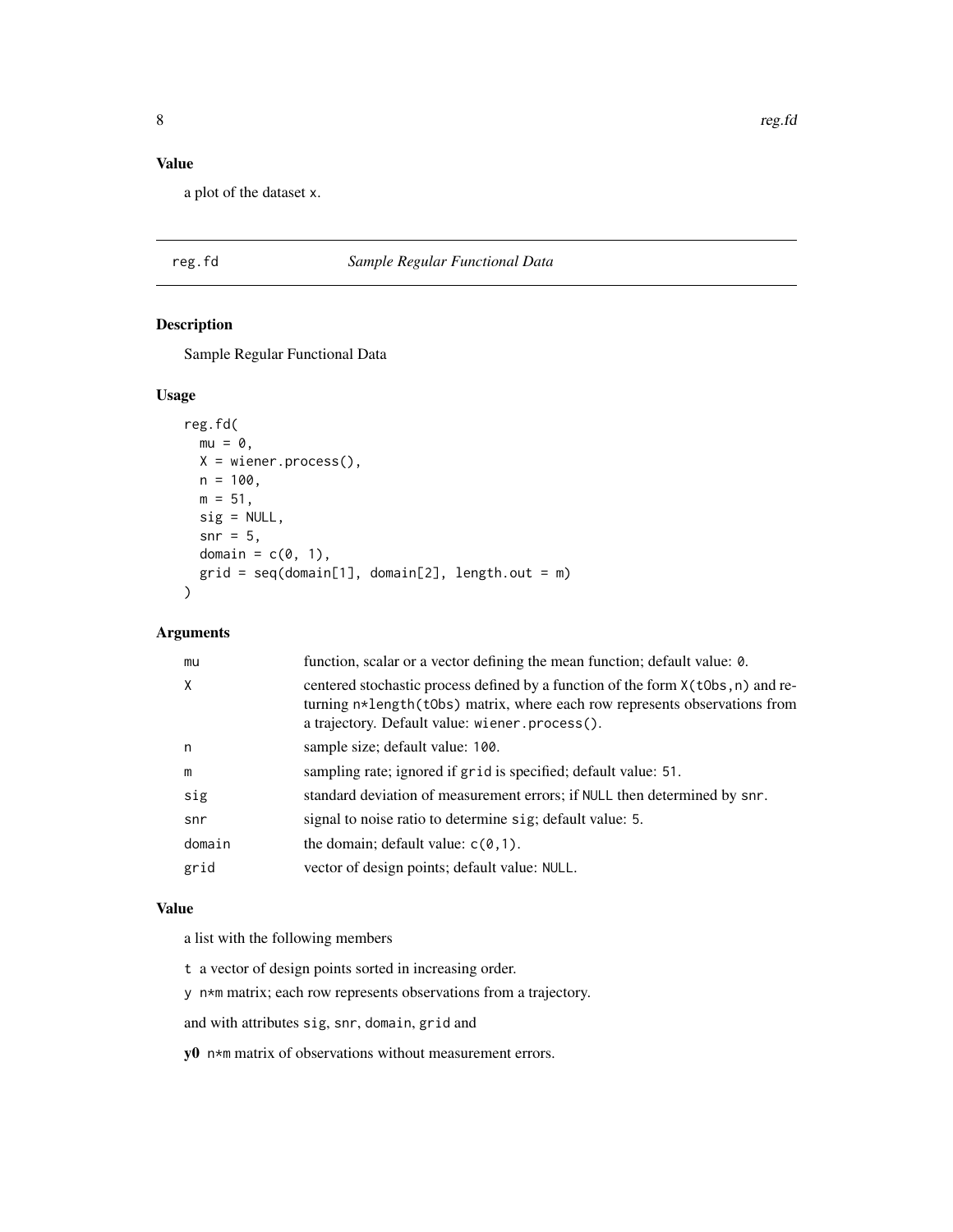## <span id="page-8-0"></span>regular.grid 9

## Examples

```
Y \leftarrow \text{reg.fd}()Y <- reg.fd(mu=1, X=gaussian.process(), n=10, m=20)
Y <- reg.fd(mu=cos, X=kl.process(),n=100, m=20)
Y <- reg.fd(mu=cos, X=kl.process(distribution='EXPONENTIAL'),n=100, m=20)
```
regular.grid *Generate a Regular Grid*

#### Description

Generate a Regular Grid

#### Usage

regular.grid(M = 100, domain =  $c(0, 1)$ , h =  $1/(2 * M)$ )

## Arguments

| M      | the number of points |
|--------|----------------------|
| domain | the interval         |
| h      | margin at boundaries |

#### Value

equally spaced M points in domain.

rfd *Sample Functional Data*

#### Description

Sample Functional Data

#### Usage

```
rfd(
 mu = 0,
 X = \text{wiener.process}(),
 n = 100,m = 5,
 sig = NULL,snr = 5.
 domain = c(0, 1),
 delta = 1,
 grid = seq(domain[1], domain[2], length.out = m),type = "irregular"
)
```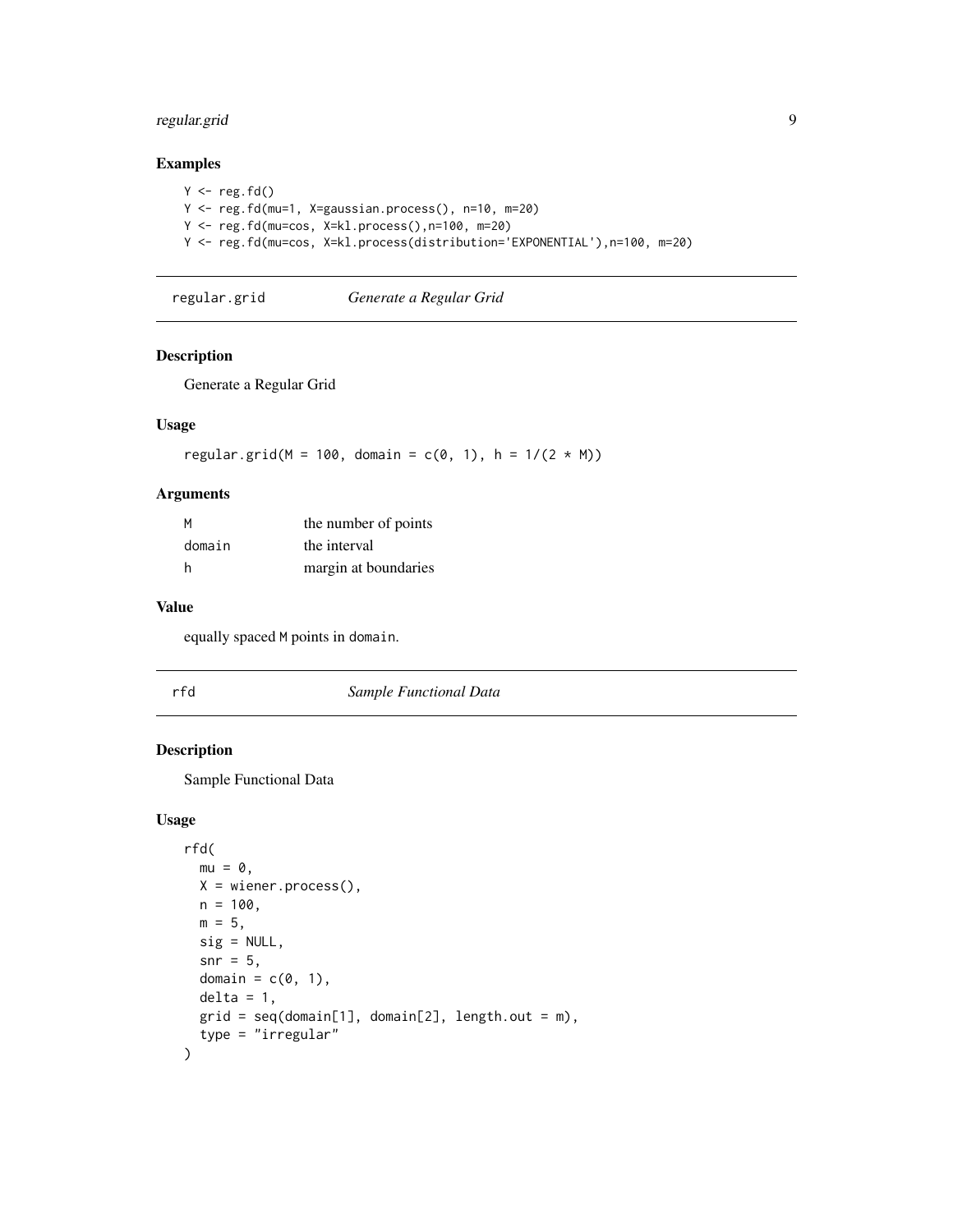#### <span id="page-9-0"></span>Arguments

| mu     | function, scalar or a vector defining the mean function; default value: 0.                                                                                                                                            |
|--------|-----------------------------------------------------------------------------------------------------------------------------------------------------------------------------------------------------------------------|
| X      | centered stochastic process defined by a function of the form $X(t^{obs}, n)$ and re-<br>turning n*length(t0bs) matrix, where each row represents observations from<br>a trajectory. Default value: wiener.process(). |
| n      | sample size; default value: 100.                                                                                                                                                                                      |
| m      | average sampling rate; default value: 5.                                                                                                                                                                              |
| sig    | standard deviation of measurement errors; if NULL then determined by snr.                                                                                                                                             |
| snr    | signal to noise ratio to determine sig; default value: 5.                                                                                                                                                             |
| domain | the domain; default value: $c(0, 1)$ .                                                                                                                                                                                |
| delta  | the proportion of the domain to be observed for each trajectory; only required<br>when type="irregular"; default value: 1.                                                                                            |
| grid   | vector of design points; only required when type="regular". default value:<br>NULL.                                                                                                                                   |
| type   | the data type, either "regular" or "irregular"; default value: "irregular".                                                                                                                                           |
|        |                                                                                                                                                                                                                       |

## Details

This is a unified interface for reg. fd and irreg. fd; see the manual for these functions for details.

#### Value

a list with the following members

- t design points sorted in increasing order for each trajectory; if type="irregular" then a list; otherwise a vector.
- y observations for each trajectory; if type="irregular" then a list; otherwise, a matrix.

and with attributes sig, snr, domain, delta, grid and

y0 the measurement-error-free counterpart of y.

## References

Lin Z, Wang J, Zhong Q (2020). "Basis Expansions for Functional Snippets." *arxiv*.

## Examples

```
# irregularly observed Gaussian trajectories with constant mean function 1
Y <- rfd(mu=1, X=gaussian.process(), n=10, m=5)
```
- # regularly observed trajectories with a K-L representation
- Y <- rfd(X=kl.process(eigen.functions='FOURIER',distribution='LAPLACE'), type='regular')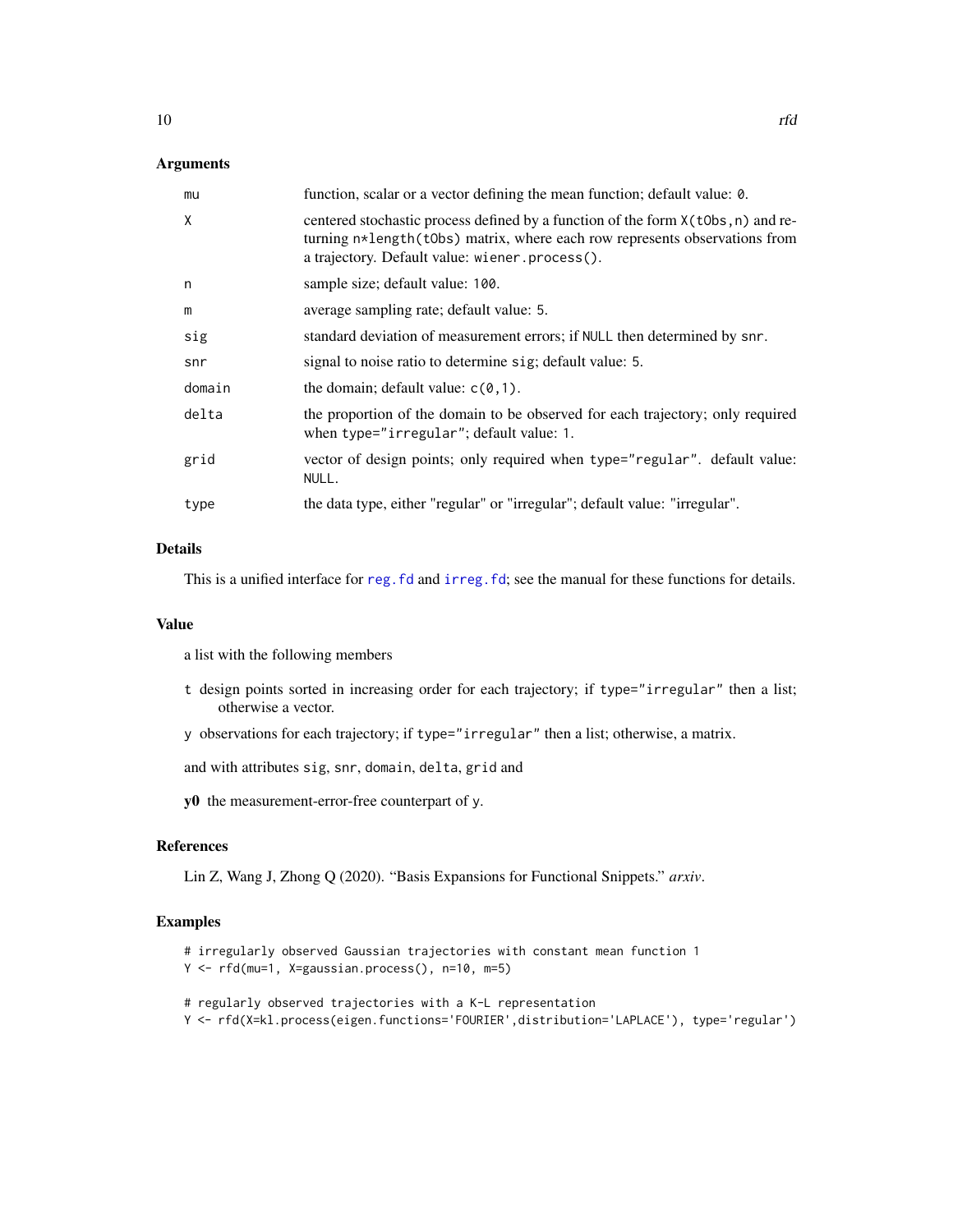<span id="page-10-0"></span>

## Description

Create a White Noise Process

## Usage

white.noise(sig = 1)

#### Arguments

sig sigma parameter of the white noise process

#### Value

a function hanlde in the form of  $X(tObs, n)$  which generates n independent trajectories observed at tObs.

## Examples

X <- white.noise() X(regular.grid(50),25)

wiener.process *Create a Wiener Process*

## Description

Create a Wiener Process

#### Usage

```
wiener.process(dispersion = 1)
```
## Arguments

dispersion the dispersion parameter of the Wiener process.

#### Value

a function hanlde in the form of  $X(tObs, n)$  which generates n independent trajectories observed at tObs.

## Examples

X <- wiener.process() X(regular.grid(50),25)